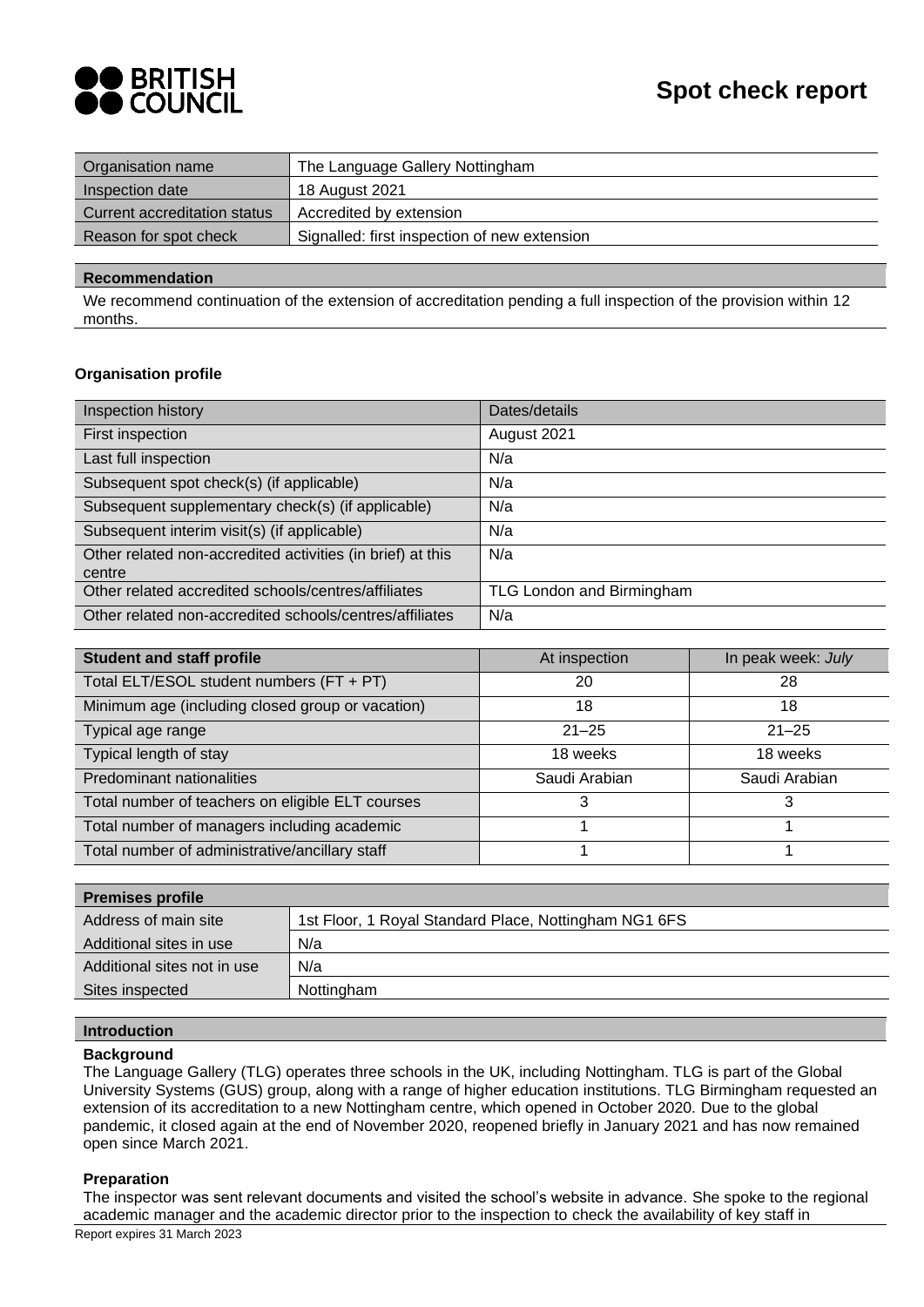Nottingham and centrally, and to manage practical and technical aspects of the inspection as it was to be conducted remotely. The school was aware in advance of the week in which the spot check would take place, and the actual day was confirmed the night before, together with an outline programme for the inspection.

## **Programme and persons present**

The inspection took half a day. It began at 10.00 and finished at 13.15. An additional meeting of 30 minutes was held the day before the main inspection. The inspector had meetings with the academic director (AD), the regional academic manager (RAM), the student services manager (SSM) and the academic support officer (ASO) for Nottingham. Brief focus group meetings were held with teachers and students. A live video tour of the school premises was carried out, and a range of documents was checked and discussed. The inspector conducted a brief round up session with the AD and the RAM before concluding the spot check inspection.

### **Findings**

## **Management**

The management structure is clear. TLG organisation sits within the wider GUS management structures and a number of management functions, including human resources (HR), sales and marketing and payroll, are carried out by GUS employees, some dedicated to TLG, and others whose time can be utilised by TLG. TLG has its own managing director, and the AD, who is based in London, reports to him. The SSM, also based in London, and the RAM, responsible for Birmingham and Nottingham, both report to the AD. Each of the Birmingham and Nottingham schools have an ASO, and these both report to the RAM, as well as the teachers in each school.

During the global pandemic, this structure has been both emerging and adapting, and at the time of the inspection, the RAM was completing her last week before leaving the organisation. Recruitment was in process to replace the post with an academic manager for Birmingham only. The AD will oversee the Nottingham school in the meantime, and the academic manager for Birmingham, once appointed, will liaise closely with the Nottingham school. The longer-term plan is to have an academic manager in each school.

Following the opening of the Nottingham school, the RAM, who is TEFLQ, was responsible for academic management in liaison with both the AD and the ASO, who is TEFLQ and who carries out the day-to-day running of the school. In the week that the inspection took place, there were four teachers.

Liaison with the AD, SSM and RAM has clearly been very important, and communications are appropriate and effective, with regular meetings and frequent informal channels. TLG systems for quality assurance, staff management and administration are all in place for Nottingham, centrally managed and implemented locally as necessary. For example, recruitment is carried out by the AD and relevant staff in each school, with the necessary administrative support and paperwork from central HR services. Publicity is appropriate and mentions the new school as part of the wider TLG offer, with photographs of the actual premises and facilities.

### **Premises and resources**

The school can be reached by lift or stairs, and occupies part of the first floor of a building on the University of Law (ULaw) campus in a central area of Nottingham. TLG has an office, two dedicated classrooms and a further one which can be booked. There is a large communal area for students with three booths, and a range of differently configured tables and seating. A kitchen area includes microwaves and fridges as well as hot and cold water. These facilities are shared in principle with ULaw, although there have been no ULaw students so far. There are toilets on each floor.

## **Teaching and learning**

The AD, RAM and AOS are all TEFLQ, and two of the four teachers at the time of the inspection are also TEFLQ. The others are TEFLI. Teachers have benefited from regular monthly development sessions and all have been observed, with written feedback.

Academic English is advertised, as well as general English and IELTS preparation, both of which have run since the school opened. Only general English classes, with speaking and writing electives, were being taught at the time of the inspection. Class weekly plans are displayed on noticeboards and students have tutorials at least monthly, and more often by request.

### **Welfare and student services**

The SSM is based in London but has been in regular contact with the school since its opening. She ensures that welfare systems are effectively implemented and that staff have completed any training needed. Although teachers and the ASO in the school are students' first point of contact, the SSM carries out daily welfare checks with any students with particular issues – a student in the focus group mentioned her own experience of this with great appreciation.